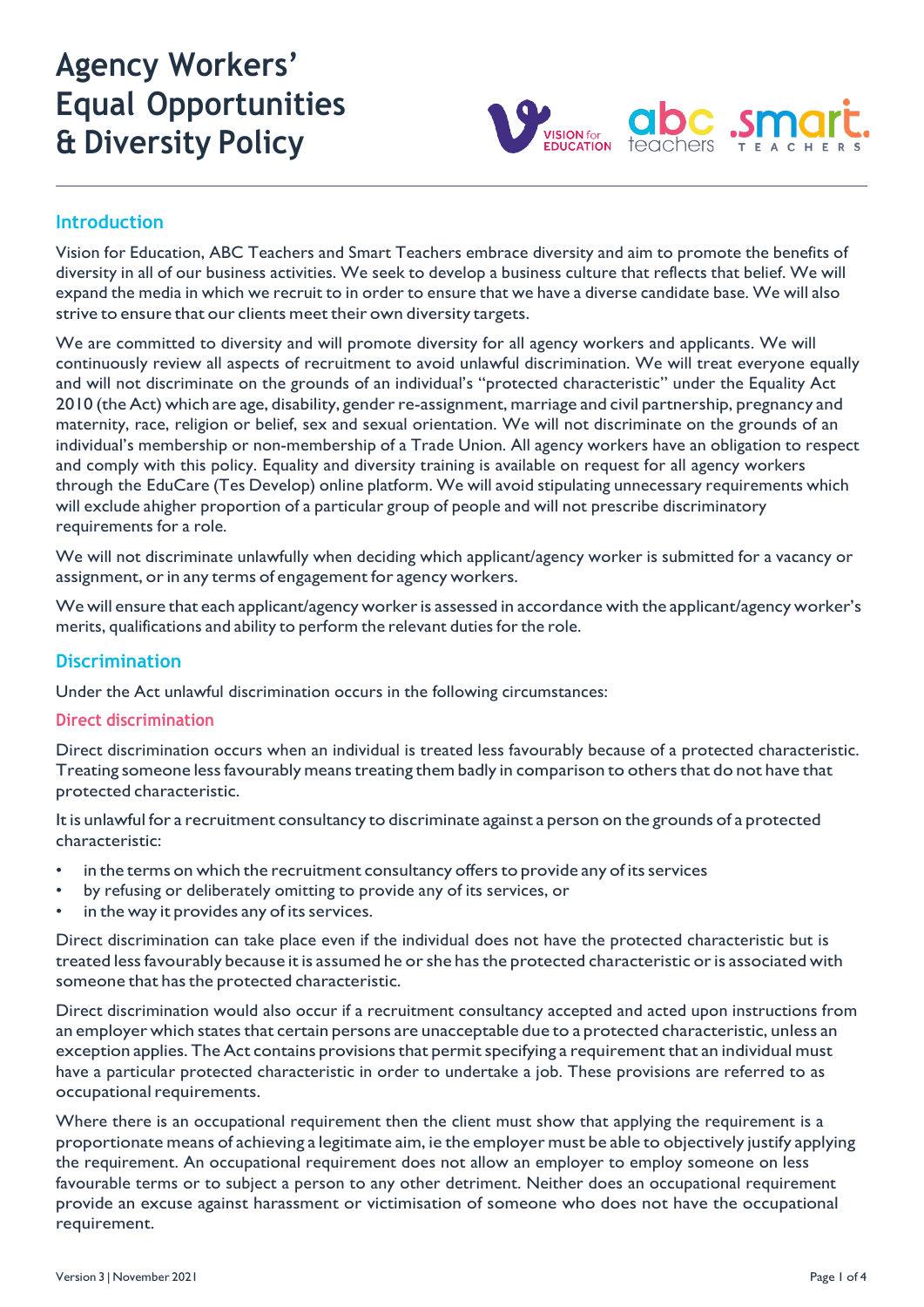### **Indirect discrimination**

Indirect discrimination occurs when a provision, criterion or practice (PCP) is applied but this results in people who share a protected characteristic being placed at a disadvantage in comparison to those who do not have the protected characteristic. If the PCP can be objectively justified it will not amount to discrimination.

Indirect discrimination would also occur if a recruitment consultant accepted and acted upon an indirectly discriminatory instruction from an employer.

If the vacancy requires characteristics which amount to an occupational requirement or the instruction is discriminatory but there is an objective justification, we will not proceed with the vacancy unless the client provides written confirmation of the occupational requirement, exception or justification.

We will use best endeavours to comply with the Act and will not accept instructions from clients that will result in unlawful discrimination.

#### **Harassment**

Under the Act, harassment is defined as unwanted conduct that relates to a protected characteristic which has the purpose or effect of violating an individual's dignity or creating an intimidating, hostile, degrading, humiliating or offensive environment for that individual. This includes unwanted conduct of a sexual nature.

We are committed to providing a work environment free from unlawful harassment.

We will ensure that no individual is harassed.

Examples of prohibited harassment are:

- verbal or written conduct containing derogatory jokes or comments
- slurs or unwanted sexual advances
- visual conduct such as derogatory or sexually orientated posters
- photographs, cartoons, drawings or gestures which some may find offensive
- physical conduct such as assault, unwanted touching, or any interference because of sex, race or any other protected characteristic basis
- threats and demands to submit to sexual requests as a condition of continued employment or to avoid some other loss, and offers of employment benefits in return for sexual favours, or
- retaliation for having reported or threatened to report harassment.

If an individual believes that they have been unlawfully harassed, they should make an immediate report followed by a written complaint as soon as possible after the incident. The details of the complaint should include:

- details of the incident
- name(s) of the individual(s) involved, and
- $name(s)$  of any witness(es).

Internal staff should contact HR, and agency workers should contact complaints@visionforeducation.co.uk.

We will undertake a thorough investigation of the allegations. If it is concluded that harassment has occurred, remedial action will be taken.

All agency workers will be expected to comply with this policy on harassment in the workplace. Any breach of such a policy will lead to the appropriate disciplinary action.

Any individual who we find to be responsible for harassment will be subject to the disciplinary procedure and the sanction may include deregistration.

### **Victimisation**

Under the Act, victimisation occurs when an individual is treated unfavourably because he/she has done a 'protected act' which is bringing a claim for unlawful discrimination or raising a complaint about discrimination or giving evidence in respect of a complaint about discrimination.

We will ensure that no individual is victimised.

## **Disabled persons**

Discrimination occurs when a person is treated unfavourably as a result of their disability.

In direct discrimination occurs where a provision, criterion or practice is applied by or on behalf of an employer, or any physical feature of the employer's premises, places a disabled person at a substantial disadvantage in comparison with persons who are not disabled.

Version 3 | November 2021 Page 2 of 4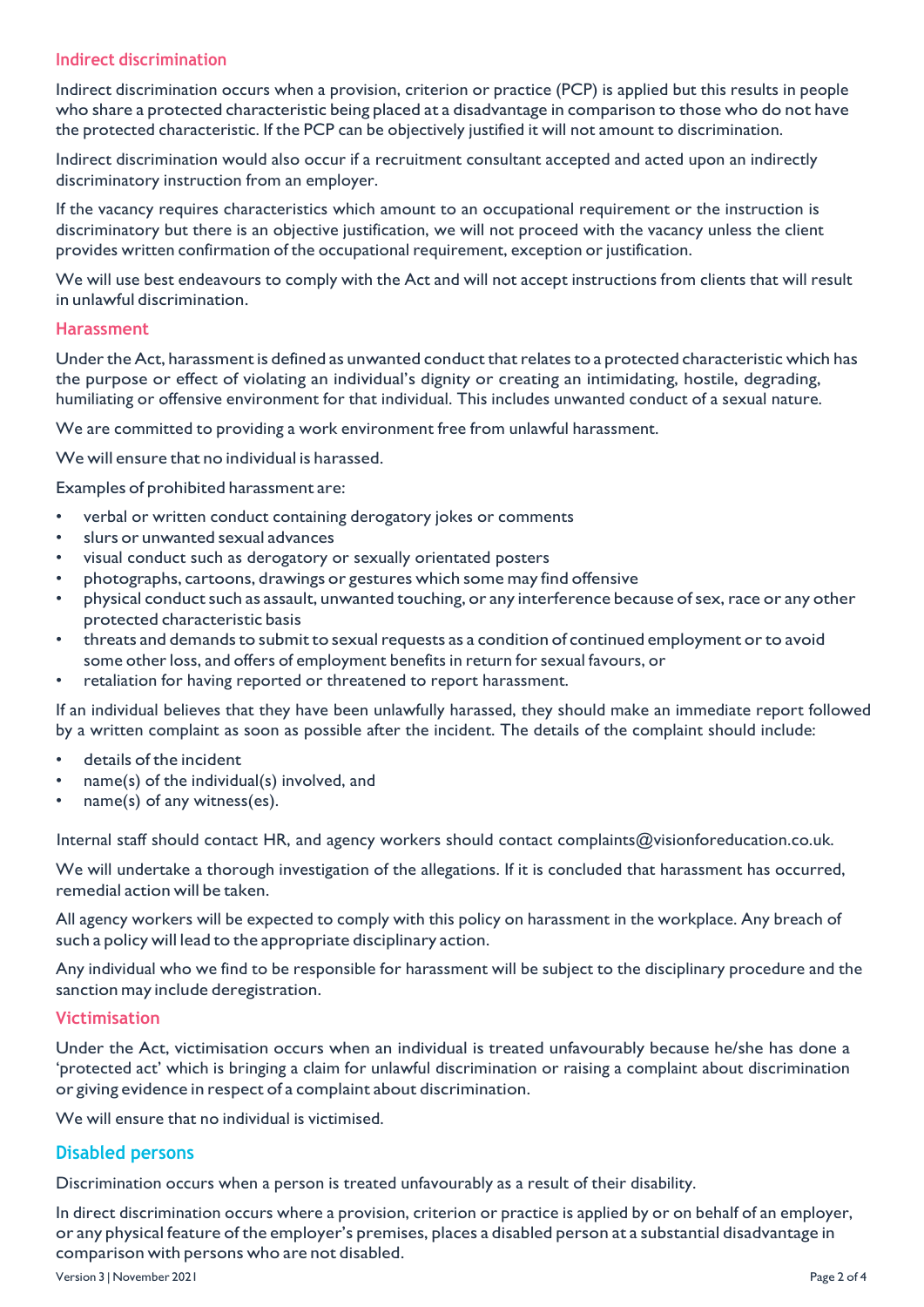In recruitment and selection there may be a requirement to make reasonable adjustments. For example, it might be necessary to have different application procedures for partially sighted or blind applicants that enable them to use Braille.With testing and assessment methods and procedures, tests can only be justified if they are directly related to the skills and competencies required for the job. Even then, it might be appropriate to have different levels of acceptable test results, depending on the disability. For example, an applicant with a learning disability might need more time to complete a test, or not be expected to reach the same standard as other non-disabled applicants.

Reasonable adjustments in recruiting could include:

- modifying testing and assessment procedures
- meeting the applicant at alternative premises which are more easily accessible
- having flexibility in the timing of interviews
- modifying application procedures and application forms, and
- providing a reader or interpreter.

Wherever possible, we will make reasonable adjustments to hallways, passages and doors in order to provide and improve means of access for disabled agency workers. However, this may not always be feasible, due to circumstances creating such difficulties as to render such adjustments as being beyond what is reasonable in all the circumstances.

We will not discriminate against a disabled person:

- in the arrangements ie application form, interview or arrangements for selection for determining whom a job should be offered, or
- in the Terms of Engagement for Agency Workers, or
- by refusing to offer, or deliberately not offering the disabled person a job for reasons connected with their disability, or
- in the opportunities afforded to the person for receiving any benefit, or by refusing to afford, or deliberately not affording him or her any such opportunity, or
- by subjecting the individual to any other detriment (detriment will include refusal of training or transfer, demotion, reduction of wage or harassment).

We will make career opportunities available to all people with disabilities and every practical effort will be made to provide for the needs of applicants and agency workers.

## **Age discrimination**

Under the Act, it is unlawful to directly or indirectly discriminate against or to harass or victimise a person because of age. Age discrimination does not just provide protection for people who are older or younger. People of all ages are protected.

A reference to age is a reference to a person's age group. People who share the protected characteristic of age are people who are in the same age group.

Age group can have various references:

- under 21s
- people in their 40s, and
- adults.

We will not discriminate directly or indirectly, harass or victimise any person on the grounds of their age. We will encourage clients not to include any age criteria in job specifications and every attempt will be made to encourage clients to recruit on the basis of competence and skills and not age.

We are committed to recruiting and retaining agency workers whose skills, experience, and attitude are suitable for the requirements of the various positions regardless of age. No age requirements will be stated in any job advertisements on behalf of the company.

If we request age as part of its recruitment process, such information will not be used as selection, training or promotion criteria or in any detrimental way and is only for compilation of personal data, which the company holds on all agency workers and as part of its equal opportunities monitoring process. In addition, if under age 22, to adhere to Conduct of Employment Agencies and Employment Business Regulations 2003 and other relevant legislation applicable to children or young applicants and agency workers.

Where a client requests age or date of birth, this will have to be under an occupational requirement or with an objective justification which should be confirmed in writing.